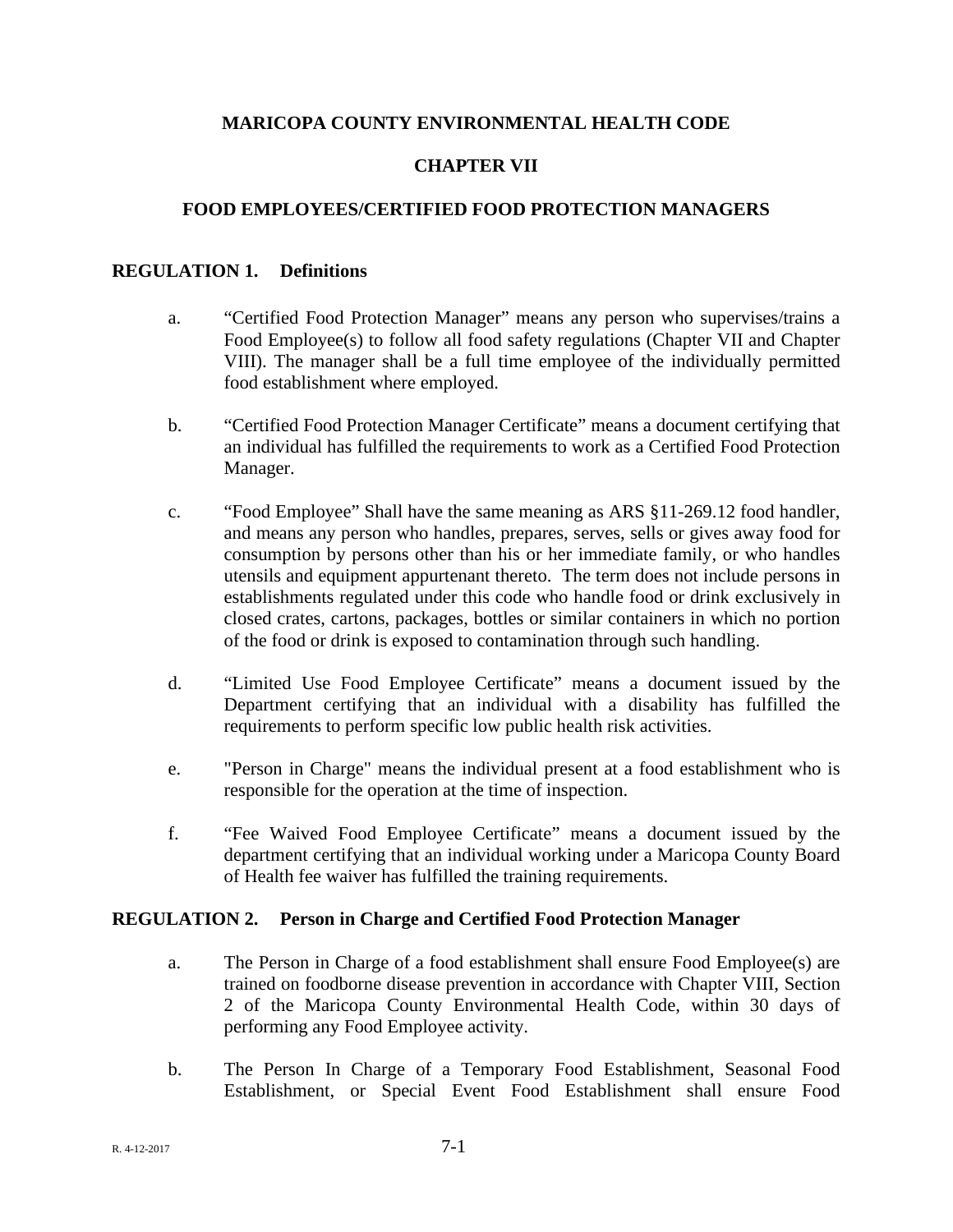Employee(s) are trained on foodborne disease prevention in accordance with Chapter VIII, Section 2 of the Maricopa County Environmental Health Code, prior to the start of the event.

- c. A valid Food Employee certificate or identification card as described in Regulation 4 of this chapter, may serve as documentation of training.
- d. Each food establishment shall maintain on its premises a separate file containing Food Employee training documentation.
- e. Each food establishment shall have at least one (1) Certified Food Protection Manager on staff.
- f. Each food establishment shall replace the Certified Food Protection Manager within ninety (90) days of separation.
- g. A Certified Food Protection Manager shall obtain a Certified Food Protection Manager Certificate after successful completion of a test from a food protection manager certification program as described in the 2017 FDA Food Code, § 2- 102.20. A Certified Food Protection Manager Certificate shall expire five (5) years from the date of successful completion of a Certified Food Protection Manager test.

## **REGULATION 3 Food Employee Certificates**

The Department may issue the following Food Employee certificates:

- a. A Limited Use Food Employee Certificate may be issued to reasonably accommodate a person with a disability.
	- 1. A person with a Limited Use Food Employee Certificate shall be under direct supervision of the food establishment's Certified Food Protection Manager at all times when handling food or food contact surfaces.
	- 2. The food establishment's Certified Food Protection Manager shall be responsible for all Limited Use Food Employee Certificate applicants, for requesting a Department onsite visit to have the Department officially document any training and to witness the applicant's associated functions and duties assigned by the Certified Food Protection Manager.
	- 3. Upon Department approval, the applicant will receive a Limited Use Food Employee Certificate.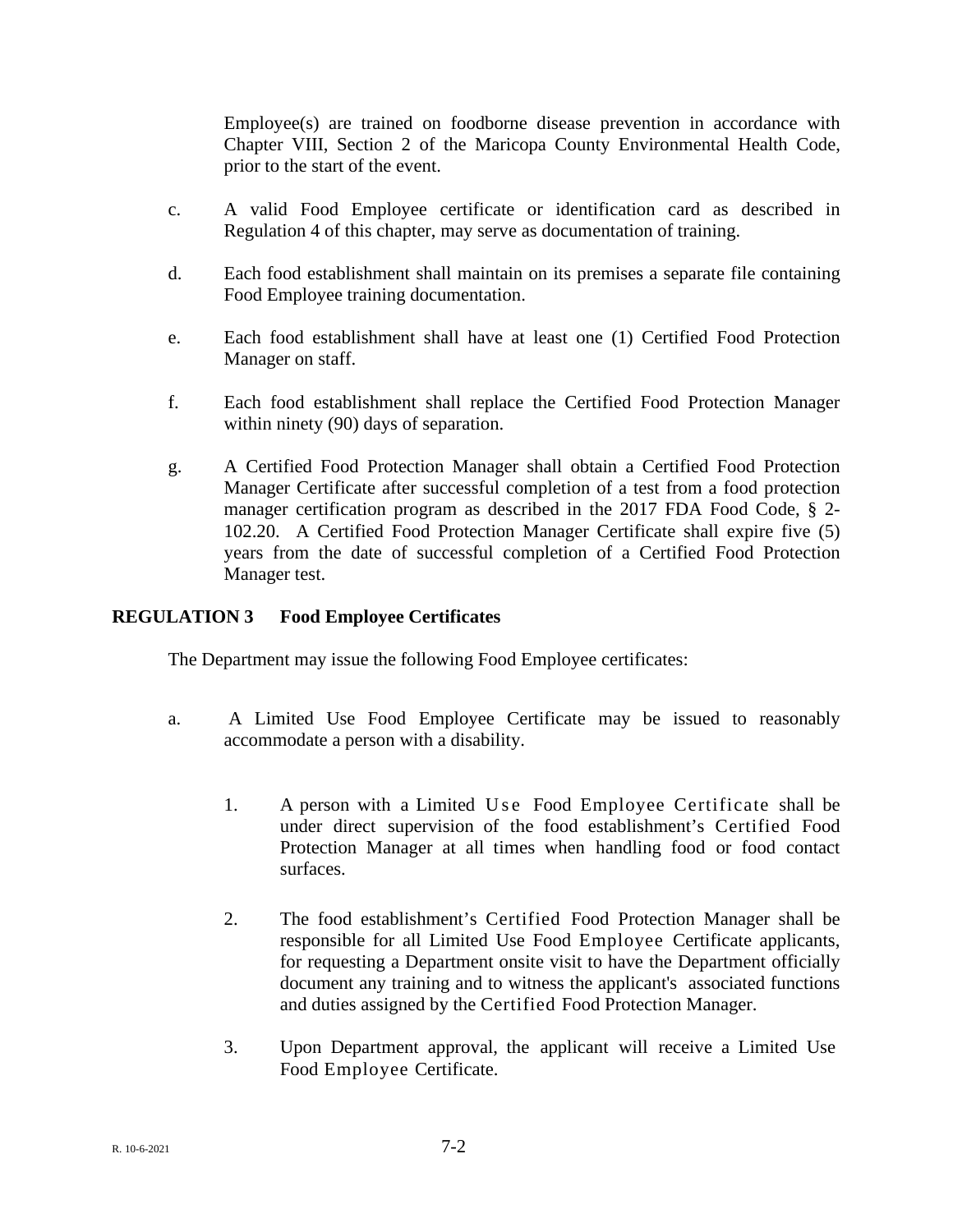- b. A Fee Waived Food Employee Certificate may be issued to:
	- 1. A Food Employee for which Maricopa County Board of Health has waived payment of associated fees due to their charitable or nonprofit status.
	- 2. A Food Employee enrolled in a K-12 culinary arts school program or other similar curriculum based programs for which Maricopa County Board of Health has waived payment of associated fees.

# **REGULATION 4. Food Employee Training Documentation**

- a. Food employee training documentation may be shown by the following:
	- 1. A valid Food Employee certificate, or identification card, issued by another county within the State of Arizona; or
	- 2. A valid Food Employee certificate of successful completion of a food handler training course given by the Department; or
	- 3. A valid Food Employee certificate of successful completion of a third party food handler training course that meets all State of Arizona statutory requirements, including compliance with the American National Standards Institute/ASTM International Standard E2659-09.
- b. A certificate issued under paragraphs 2 and 3 of Regulation 4 shall expire three (3) years from the date of issue.

### **REGULATION 5. Communicable Disease**

a. Notwithstanding any other provision in this code, should the Environmental Health Officer reasonably believe that a Food Employee or Certified Food Protection Manager may be a carrier of or infected with a communicable disease which can be transmitted to the public, through food, the environmental health officer shall immediately notify the Director of the Maricopa County Department of Public Health, (MCDPH) who may: (1) examine or cause the examination of the Food Employee, and (2) secure from the Food Employee or Certified Food Protection Manager appropriate specimens or fluids of body discharge and cause them to be examined at a laboratory approved by the Director of MCDPH or by the Arizona Department of Health Services. The Environmental Health Officer may exclude from any food service work any Food Employee or Certified Food Protection Manager who has or demonstrates any illness or symptoms of a communicable disease that may be transmitted through food from food service work. A person so excluded shall not thereafter engage in food service work until approved by the Director of MCDPH.